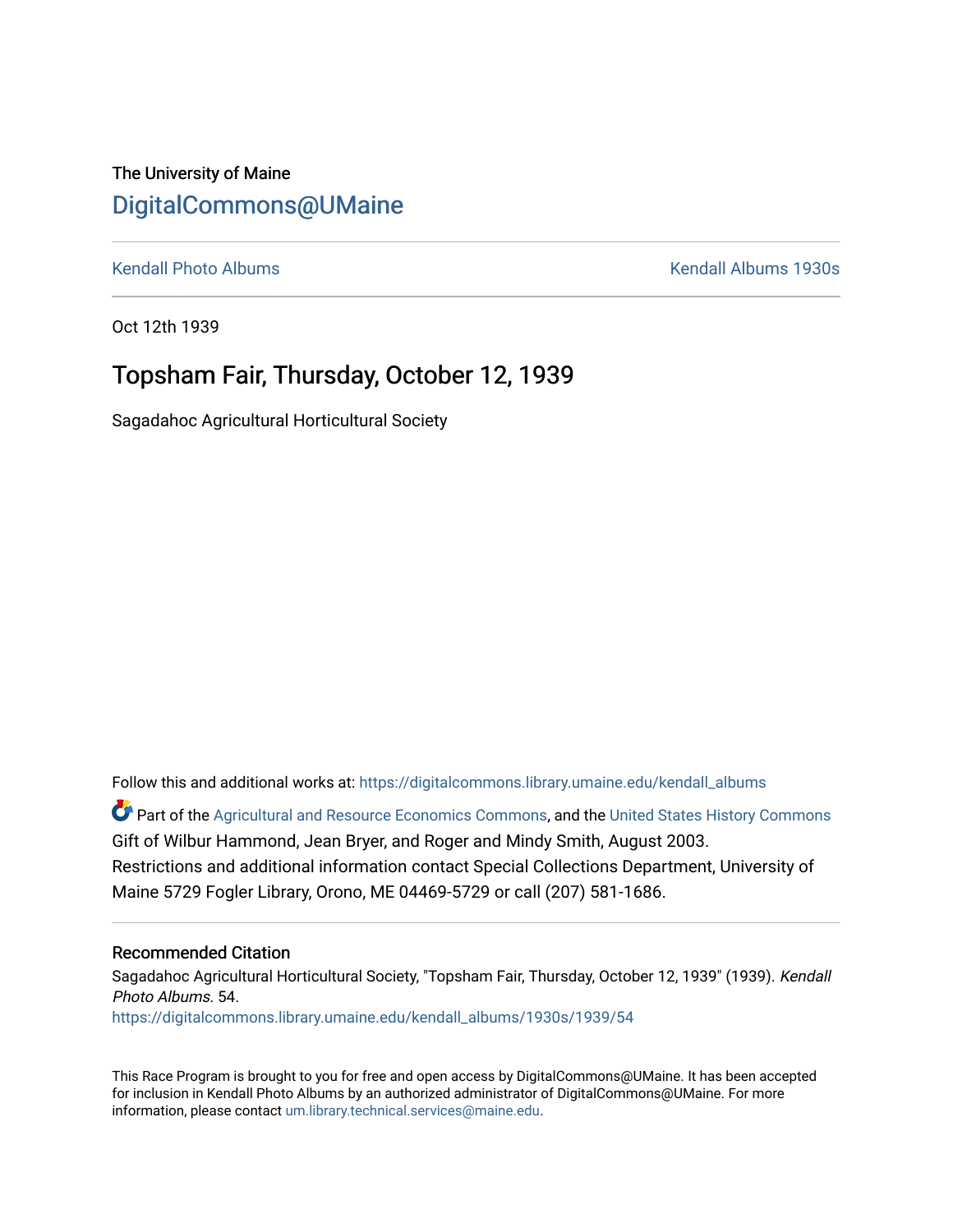

|                                            | Jenny Hanover   |                | Sully            |
|--------------------------------------------|-----------------|----------------|------------------|
| $\bf{2}$                                   | Sir Oliver Rose | $\overline{2}$ | Louise Scott     |
| $\overline{\mathbf{3}}$<br><b>Sinecure</b> |                 | 3              | Dolly Yvonne     |
| $\overline{4}$                             | Harry Dillon    |                | 4 Calumet Coburn |
| 5<br>Gay Lou                               |                 |                | 5 Calumet Dime   |
| 6                                          | Dock Volo       |                | 6 Sunrise        |
| 7 Millie Noon                              |                 |                | Billy Hugo       |
| 8                                          | Adam Hanover    | 8              | Don J.           |
| 9                                          | Miss Lane       |                | 9 Dick Hal       |
| 10 Kash Buster                             |                 |                |                  |
|                                            |                 |                |                  |

| 1              | Sully          |
|----------------|----------------|
| $\frac{2}{3}$  | Louise Scott   |
|                | Dolly Yvonne   |
| $\overline{4}$ | Calumet Coburn |
| $\overline{5}$ | Calumet Dime   |
| $\bar{6}$      | <b>Sunrise</b> |
| 7              | Billy Hugo     |
| $\bar{s}$      | Don J.         |
| ğ              | Dick Hal       |

#### RACE OFFICIALS

| <b>Starter</b><br>$\blacksquare$    |            | Harry McKenney                 |  |
|-------------------------------------|------------|--------------------------------|--|
| Judges.<br>$\overline{\phantom{a}}$ |            | Dr. J. A. Stevens, Frank Trott |  |
| Marshal.                            | $\sim$     | "Billie" Bartlett              |  |
| Race Secretary.<br>$\bullet$        | $\sim$ $-$ | Fred E. LaRock                 |  |
| Director of Mutuels                 | $\bullet$  | Frank R. Witman                |  |
| Clerk of Course.<br>$\bullet$       | $\sim 100$ | Dr. A. H. Staples              |  |
|                                     |            |                                |  |

PARI MUTUEL BETTING operated under the supervision of Maine State Racing Commission. Miles Mank, Harold Pelley, Milton Hancock.

Price 15c

**Butler Head Numbers Used Here**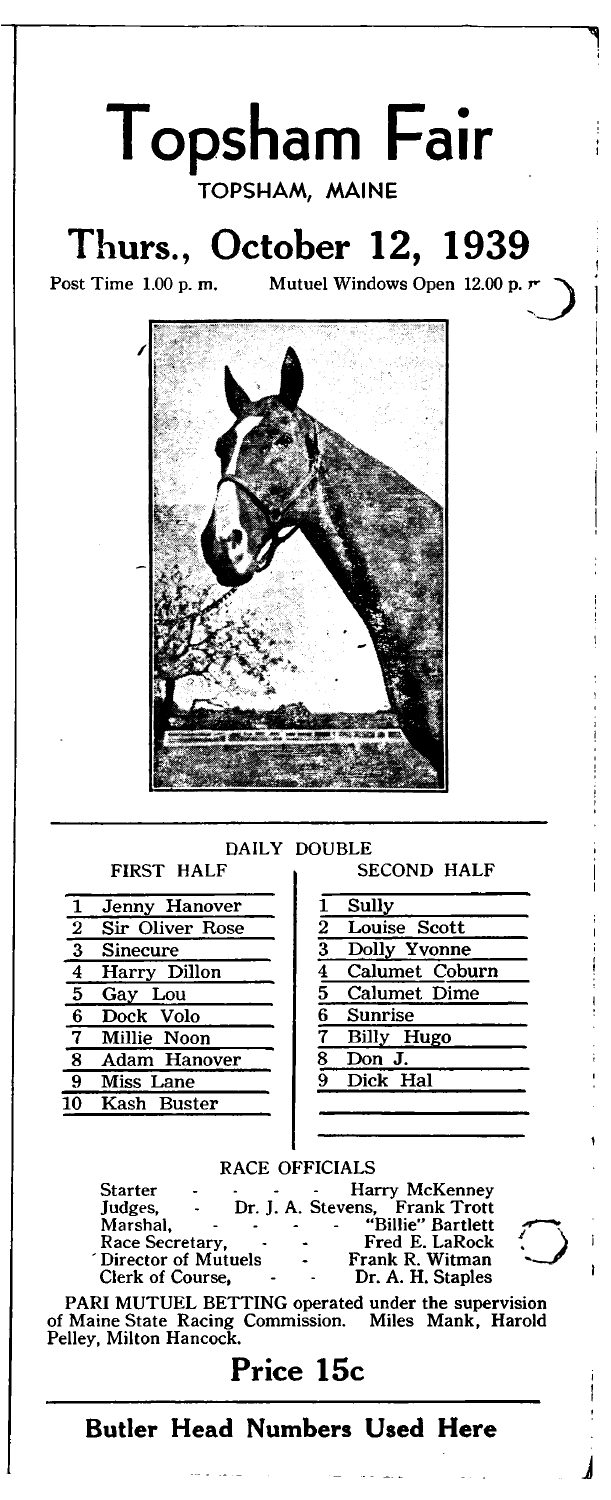|               |                            | Green Head Numbers                                                        |  |
|---------------|----------------------------|---------------------------------------------------------------------------|--|
|               | 1st Race                   |                                                                           |  |
|               | First Half of Daily Double |                                                                           |  |
|               |                            |                                                                           |  |
| <b>Mutuel</b> |                            | 2.13 Bar Trot<br>Post and                                                 |  |
| No.           |                            | 1 MILE / 2 Driver and<br>Arm No.                                          |  |
| 4154          |                            | JENNY HANOVER, b. m.<br>Phalen<br>Blue - White<br>The Great Volo          |  |
|               |                            | J. Phalen, New Market, N. H.                                              |  |
| 55            | $\overline{2}$             | SIR OLIVER ROSE, b. g.<br><b>Ballock</b><br>Oliver Evans<br>Black         |  |
|               |                            | C. D. Croteau, Granby, P. E. I.<br>SINECURE, b. m.<br>Stuart              |  |
| 4156          | 3                          | <b>Black - Orange</b><br>Highland Scott                                   |  |
|               |                            | P. H. Stuart, Mechanic Falls, Me.<br>HARRY DILLON, b. g.<br>Gendron<br>ο  |  |
| 4157          | 4                          | Dillon Volo<br>Black                                                      |  |
|               | 5                          | J. Gendron, Dudley, Mass.<br>GAY LOU, br. m.<br>Church                    |  |
| 4158          |                            | Luzerne<br>Brown<br>Church Bros., Cambridge, N.Y.                         |  |
|               | 6                          | DOCK VOLO, b. g.<br>Chappell                                              |  |
| 4159          |                            | Dillon Volo<br>Green - Black<br>C. K. Bishop, Bucksport, Me.              |  |
| 4160          | 7                          | MILLIE NOON, br. m.<br>Brown                                              |  |
|               |                            | High Noon<br>Tan<br>Jesse Brown, Keene, N. H.                             |  |
| 4161          | 8                          | ADAM HANOVER, b. g.<br>Berry<br>Green-Gold<br>Guy McKinney                |  |
|               |                            | R. W. Smith, Laconia, N. H.                                               |  |
| 4162          | 9                          | Mario Lapper, b.m.<br>Ackerman<br>Athlone Guy<br>Green - Gold             |  |
|               |                            | Paul Preston, Rutland, Vt.                                                |  |
| 4163          | 10                         | KASH BUSTER, blk. g.<br>Morgan<br>The Great Volo<br>Green - Gold          |  |
|               |                            |                                                                           |  |
|               |                            | Mrs. Lena Cyr, Bath, Me.                                                  |  |
|               |                            | <b>Blue Ilead Numbers</b>                                                 |  |
|               |                            |                                                                           |  |
|               |                            | $2$ nd Race                                                               |  |
|               |                            | Second Half Daily Double                                                  |  |
|               |                            | 2.09 Bar Pace                                                             |  |
| 4164          |                            | SULLY, b. h.<br>Cummings<br>Vologda<br>Blue                               |  |
|               |                            | J. H. Breen, Halifax, N. S.                                               |  |
| 4165          | $\mathbf 2$                | LOUISE SCOTT, br. m.<br>Phalen<br>Blue - White<br>Highland Scott<br>گ     |  |
|               |                            | James Phalen, New Market, N. H.<br>Chappell                               |  |
| 4166          | 3                          | DOLLY YVONNE, b. m.<br>Bonney Castle<br>Green - Black                     |  |
|               |                            | Mason-Chappell, Kingston, R. I.<br>CALUMET COBURN, b.h.<br><b>Barnett</b> |  |
| 4167          | 4                          | Truax<br>Blue - White<br>Me.                                              |  |
| ï             |                            | E. A. Grant, Houlton,<br>CALUMET DIME, b. g.<br>Gilman<br>Q               |  |
| 4168          | 5                          | Guy Abbey<br>Tan<br>D. Gilman, Exeter, N. H.                              |  |
|               | 6                          | SUNRISE, br. g.<br>Cleary                                                 |  |
| 89            |                            | Guy McKinney<br><b>Black - White</b><br>A. L. Flagg, Rockdale, Mass.      |  |
|               | 7                          | BILLY HUGO, br. g.<br>Chickering<br>Sir Hugo<br>Tan                       |  |
| 4170          |                            | Chickering Bros., Walpole, N. H.                                          |  |
| 4171          | 8                          | DON J., b. g.<br>Safford<br>Frisco Jane<br>Green                          |  |
|               |                            | F. Dassance, Fall River, Mass.                                            |  |
| 4172          | 9                          | DICK HAL, b. g.<br>Jordan<br>Wayne Hal<br>Green - White                   |  |
|               |                            | Malcolm & Harriman,<br>Augusta, Me.                                       |  |

 $\ddot{\phantom{0}}$ 

 $\bar{\epsilon}$ 

医无线虫 医神经性 医心脏性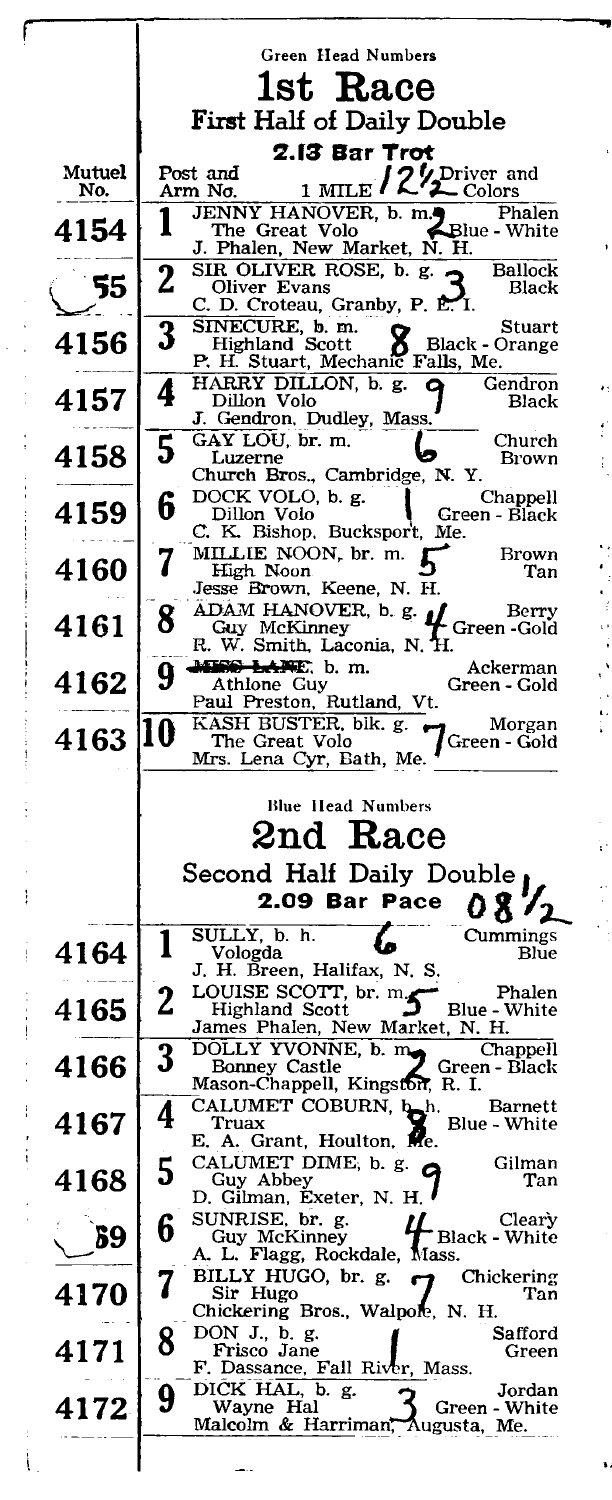|               |                | Red Head Numbers<br>$\bf 3rd$ $\bf Race$                                                                                                                                                                               |
|---------------|----------------|------------------------------------------------------------------------------------------------------------------------------------------------------------------------------------------------------------------------|
|               |                | 2.13 Bar Pace                                                                                                                                                                                                          |
| Mutuel<br>No. |                | Post and<br>Driver and<br>2<br>$1$ MILE $\cdot$<br>Arm No.<br>$\quad$ Colors                                                                                                                                           |
| 4173          |                | AMILLETT. N, b. g.<br>Bond<br>Green - Gold<br>Baron Chan<br>Haley McLaughlin, Ft. Fairfigld, Me.                                                                                                                       |
| 4174          | 2              | VICTOR HANOVER, b. g.<br>Rowe<br><b>Br</b> own - Gold<br>Guy Kinney<br>C. McClelland, Brockton, Mass.                                                                                                                  |
| 4175          | 3              | CALUMET BLAIR, b. h. n McGowan<br>Peter the Brewer<br>Blue<br>C. H. McGowan, New Bedford, Mass.                                                                                                                        |
| 4176          | 4              | DOROTHY DECKER, b. m.<br>► Bolduc<br>Sandy Flash<br>J. Bolduc, New Bedford, Mass.                                                                                                                                      |
| 4177          | 5              | ROWDY BOY, gr. g.<br>Blenkhorn<br>Happy Hal<br>Blue<br>F. Bellows, Boston, Mass.                                                                                                                                       |
| 4178          | 6              | BETSY BREWER, b. m.<br>Clukey<br>Peter the Brewer<br>Maroon<br>Sullivan Mawhinney, MacMias, Me.                                                                                                                        |
| 4179          | 7              | CALLIMET ELBERT, b. g.<br>Haddock<br>Black - White<br>Peter the Brewer<br>M. Brett, Ossippee, N. H.<br>FRANK HANOVER, b. g.<br>Berry                                                                                   |
| 4180          | 8              | Sandy F.<br>∙Green - Gold<br>R. C. Place, Essex Junction, Vt.<br>CASHIER, b. g.<br>Smith                                                                                                                               |
| 4181          | 9              | Cold Cash<br><b>Black</b><br>P. & B. Smith, Augusta, Me.<br><b>NEWLE-GUY</b> , br. h.<br>O'Connell                                                                                                                     |
| Field         | 10             | Single G.<br>Green - White<br>D. E. Yates, Bellows Falls, Vt<br>COQUETILLAS COLT, b. g. lo                                                                                                                             |
| 4182<br>Field |                | Peter Volo<br>Mrs. M. Allen, Craftsbury, Vt.<br>Green Head Numbers                                                                                                                                                     |
|               |                | n Race                                                                                                                                                                                                                 |
| 4183          | l              | 2.13 Bar Trot $I$<br>DOCK VOLO, b. g.<br>Chappell<br>Dillon Volo<br>Green - Black<br>C. K. Bishop, Bucksport, Me.                                                                                                      |
| 4184          | $\overline{2}$ | HARRY DILLON, b. g.<br>Gendron<br>Dillon Volo<br>Black<br>J. Gendron, Dudley, Mass.                                                                                                                                    |
| 4185          |                | ADAM HANOVER, b. g.<br>Berry<br>Guy McKinney<br>Green -Gold<br>R. W. Smith, Laconia, N. H.                                                                                                                             |
| 4186          | 4              | JENNY HANOVER, b. m.っ<br>Phalen<br>The Great Volo<br>Blue - White<br>J. Phalen, New Market, N. H.                                                                                                                      |
| 4187          | 5              | $\frac{1}{2}$ . $\frac{1}{2}$ . $\frac{1}{2}$ . $\frac{1}{2}$ . $\frac{1}{2}$ . $\frac{1}{2}$ . $\frac{1}{2}$ . $\frac{1}{2}$ . $\frac{1}{2}$<br>Ackerman<br>Athlone Guy<br>Green - Gold<br>Paul Preston, Rutland, Vt. |
| 4188          | 6              | SINECURE, b. m.<br>Stuart<br>Highland Scott<br>Black - Orange<br>P. H. Stuart, Mechanic Falls, Me.<br>KASH BUSTER, blk. g.                                                                                             |
| 4189          |                | Morgan<br>The Great Volo<br>Green - Gold<br>Mrs. Lena Cyr, Bath, Me.<br>GAY LOU, br. m.<br>Church                                                                                                                      |
| 4190          | 8              | Luzerne<br>Brown<br>Church Bros., Cambridge, N.Y.                                                                                                                                                                      |
| 4191          | 9              | SIR OLIVER ROSE, b. g. $\boldsymbol{G}$<br>Ballock<br>Oliver Evans<br>Black<br>C. D. Croteau, Granby, P. E. I.                                                                                                         |
| 4192 10       |                | MILLIE NOON, br. m.<br>Brown<br>High Noon<br>Tan<br>Ω<br>Jesse Brown, Keene, N. H.                                                                                                                                     |

医水面 医生物细胞 医心力的

医单位 医皮肤皮

 $\ddot{\cdot}$ 

计可分数 计字符

 $\ddot{\phantom{0}}$ 

 $\cdot$ 

人名贝尔基 君子有处 网络对对于诗诗家 计算段分级 人名特尔伯恩尔

1. 法要求的 的复数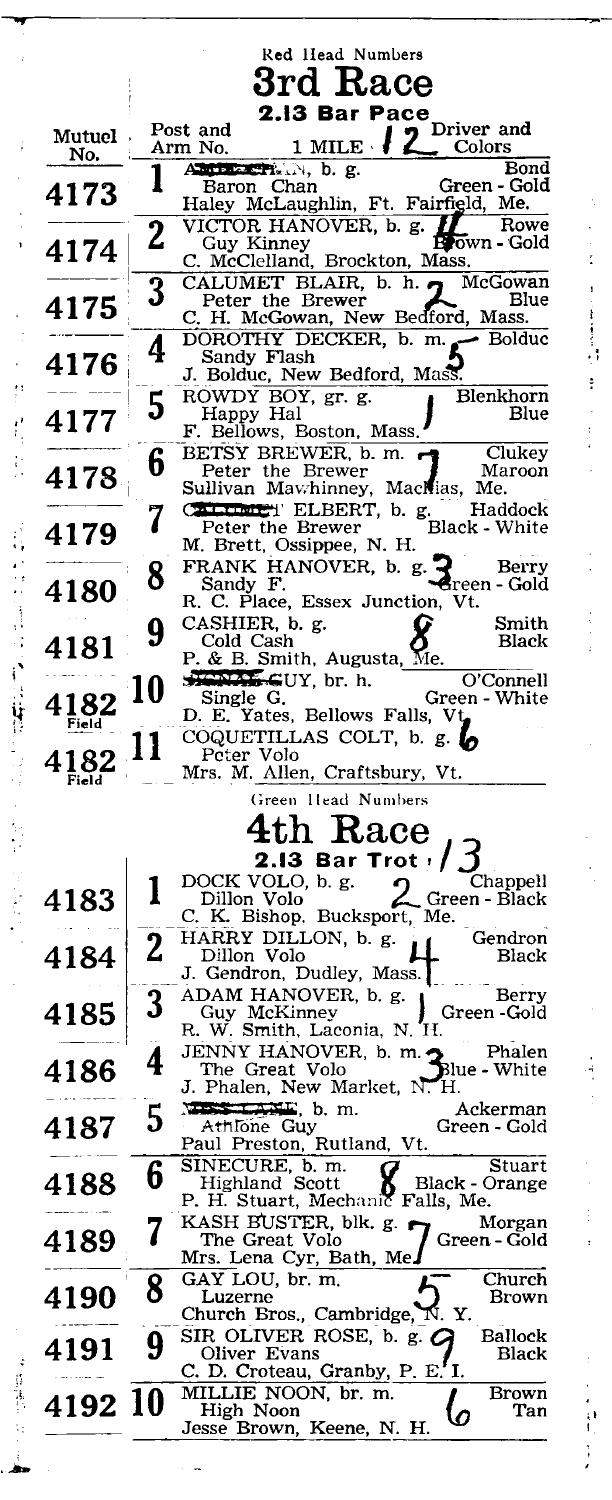|               |                         | Blue Head Numbers                                                                                                             |  |
|---------------|-------------------------|-------------------------------------------------------------------------------------------------------------------------------|--|
|               | 5th Race                |                                                                                                                               |  |
|               |                         | 2.09 Bar Pace                                                                                                                 |  |
| Mutuel<br>No. |                         | Post and<br>Driver and<br>.JO<br>1 MILE<br>Arm No.<br>Colors                                                                  |  |
| 4193          |                         | Cummings<br>SULLY, b. h.<br>Vologda<br>Blue<br>J. H. Breen, Halifax, N. S.                                                    |  |
| 4194          | $\overline{\mathbf{2}}$ | $\overline{\text{DICK HAL}}, b. g.$<br>Jordan<br>$\bm{\mu}$<br>Green - White<br>Wayne Hal<br>Malcolm & Harriman, Augusta, Me. |  |
| 4195          | 3                       | CALUMET DIME, b. g.<br>Gilman<br>Tan<br>Guy Abbey<br>D. Gilman, Exeter, N. H.                                                 |  |
| 4196          | 4                       | D. Gilman, Martin D. M. Chappen<br>DOLLY YVONNE, b. m. Green - Black<br>Mason-Chappell, Kingston, R. I.                       |  |
| 4197          | 5                       | LOUISE SCOTT, br. m. G<br>Phalen<br><b>Highland Scott</b><br><b>Blue - White</b><br>James Phalen, New Market, N. H.           |  |
| 4198          | 6                       | Cleary<br>SUNRISE, br. g.<br>$\overline{\mathbf{b}}$ Black - White<br>Guy McKinney<br>ے<br>A. L. Flagg, Rockdale, Mass.       |  |
| 4199          | 7                       | CALUMET COBURN, b. h. Barnett<br>Blue - White<br>Truax<br>E. A. Grant, Houlton, Me.                                           |  |
| 4200          | 8                       | BILLY HUGO, br. g.<br>Chickering<br>Sir Hugo<br>Tan<br>Chickering Bros., Walpole, N. H.<br>Safford                            |  |
| 4201          | 9                       | DON J., b. g.<br>Frisco Jane<br>Green<br>F. Dassance, Fall River, Mass.                                                       |  |
|               |                         | Red Head Numbers                                                                                                              |  |
|               |                         |                                                                                                                               |  |
|               |                         | 6th Race                                                                                                                      |  |
|               |                         | ./ O<br>2.13 Bar Pace                                                                                                         |  |
| 4202          | 1                       | <b>AMINGRAM</b> , b. g.<br>Bond<br>Green - Gold<br>Baron Chan<br>Haley McLaughlin, Ft. Fairfield, Me.                         |  |
| 4203          | $\mathbf 2$             | COQUETILLAS COLT, b. g. 1<br>Peter Volo<br>Mrs. M. Allen, Craftsbury, Vt.                                                     |  |
| 4204          | 3                       | CALUMET BLAIR, b. h. McGowan<br>Blue<br>Peter the Brewer<br>C. H. McGowan, New Bedford, Mass.                                 |  |
| 4205          | 4                       | ROWDY BOY, gr. g. Blenkhorn<br>Blue<br>Happy Hal<br>F. Bellows, Boston, Mass.                                                 |  |
| 4206          | 5                       | DOROTHY DECKER, b. m.<br>Bolduc<br>Sandy Flash<br>J. Bolduc, New Bedford, Mass.                                               |  |
| 4207          | 6                       | Smith<br>CASHIER, b. g.<br>Black<br>Cold Cash<br>P. & B. Smith, Augusta, Me.                                                  |  |
| 4208          | 7                       | CALUMET ELBERT, b. g.<br>Haddock<br>Black - White<br>P <del>eter t</del> he Brewer<br>M. Brett, Ossi <b>ppee,</b> N. H.       |  |
| 4209          | 8                       | BETSY BREWER, b. m.<br>Clukey<br>Peter the Brewer<br>Maroon<br>Sullivan Mawhinney, Machias, Me.                               |  |
| 4210          | 9                       | SIGNAL GUY, br. h.<br>O'Connell<br>Single G.<br>Green - White<br>D. E. Yates, Bellows Falls, Vt.                              |  |
| 4211<br>Feld  | 10                      | VICTOR HANOVER, b<br>Rowe<br>-ደ<br>Guy Kinney<br>Brown - Gold<br>C. McClelland, Brockton, Mass.                               |  |
| 4211<br>Field | 11                      | FRANK HANOVER, b. g.<br>Berry<br>Green - Gold<br>Sandy F.<br>R. C. Place, Essex Junction, Vt.                                 |  |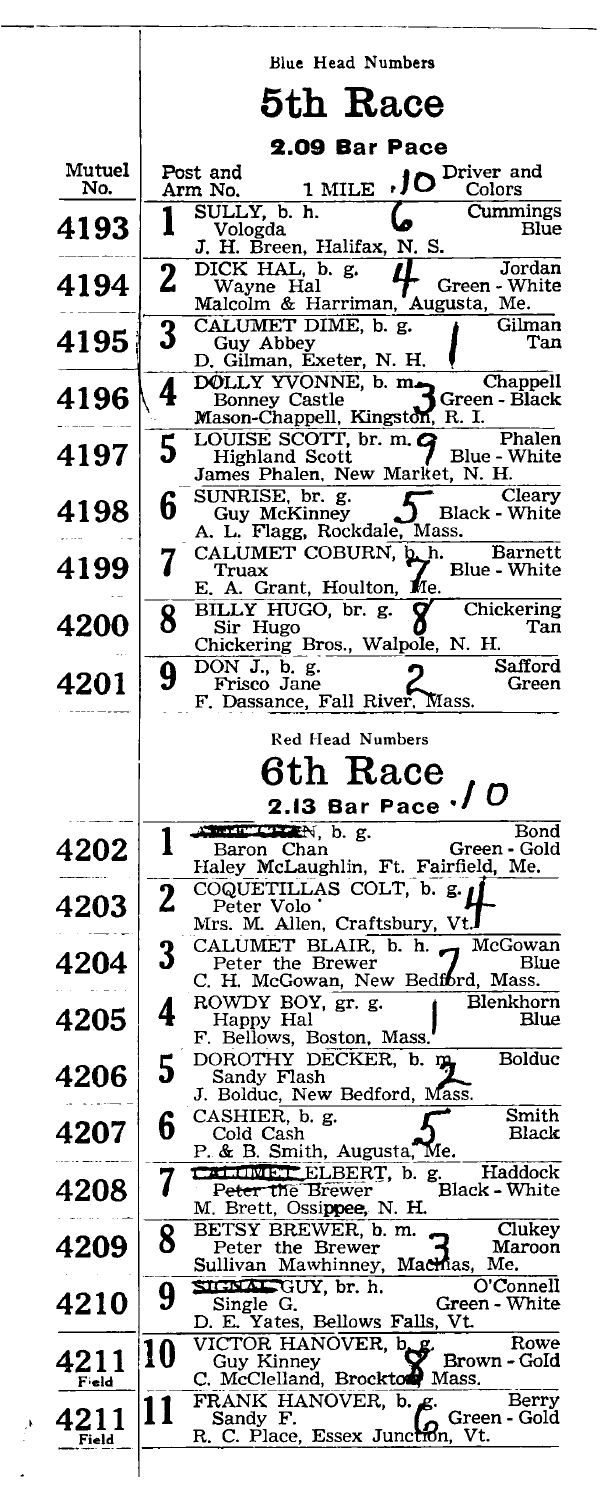|             | Green Head Numbers |                                                                              |  |
|-------------|--------------------|------------------------------------------------------------------------------|--|
|             |                    | 7th Race<br><b>2.13 Bar Trot</b>                                             |  |
| Mutuel      |                    | Post and<br>Driver and<br>1 MILE.                                            |  |
| No.         |                    | Arm No.<br>Colors<br>DOCK VOLO, b. g.<br>Chappell                            |  |
| 4212        |                    | Dillon Volo<br>Green - Black<br>C. K. Bishop, Bucksport, Me.                 |  |
| 4213        | $\bf{2}$           | HARRY DILLON, b. g.<br>Gendron<br>Dillon Volo<br>Black                       |  |
|             |                    | J. Gendron, Dudley, Mass<br>MILLIE NOON, br. m.<br>Brown                     |  |
| 4214        | $\bf{3}$           | High Noon<br>Tan<br>Jesse Brown, Keene, N. H                                 |  |
| 4215        | 4                  | JENNY HANOVER, b. m. Phalen<br>TENNY HANOVER, b. m. Phile - White            |  |
|             |                    | J. Phalen, New Market, N H.<br>KASH BUSTER, blk. g.                          |  |
| 4216        | 5                  | Morgan<br>The Great Volo<br>Green - Gold<br>Mrs. Lena Cyr, Bath, Me          |  |
|             | 6                  | SIR OLIVER ROSE, b. g.<br>Ballock<br>Oliver Evans                            |  |
| 4217        |                    | Black<br>C. D. Croteau, Granby, P. E. I.                                     |  |
| 4218        | 7                  | GAY LOU, br. m.<br>Church<br>Luzerne<br>Brown                                |  |
|             | 8                  | Church Bros., Cambridge, N.Y.<br>$\overline{ADAM}$ HANOVER, b. g.e.<br>Berry |  |
| 4219        |                    | $\leftarrow$ Green -Gold<br>Guy McKinney<br>R. W. Smith, Laconia, N. H.      |  |
| 4220        | 9                  | SINECURE, b. m.<br>Stuart<br>Highland Scott<br>Black - Orange                |  |
|             | 10                 | P. H. Stuart, Mechanic Falls, Me.<br>MISS LANE, b. m.<br>Ackerman            |  |
| 4221        |                    | Athlone Guy<br>Green - Gold<br>Paul Preston, Rutland, Vt.                    |  |
|             |                    | Blue Head Numbers                                                            |  |
|             |                    | 8th Race                                                                     |  |
|             |                    | 2.09 Bar Pace, $09\frac{7}{4}$                                               |  |
| 4222        | 1                  | SUNRISE, br. g.<br>Cleary<br>Guy McKinney<br><b>Black - White</b>            |  |
|             |                    | A. L. Flagg, Rockdale, Mass.<br>DOLLY YVONNE, b. my<br>Chappell              |  |
| 4223        | 2                  | Green - Black<br>Bonney Castle<br>Mason-Chappell, Kingston, R. I.            |  |
|             | 3                  | CALUMET COBURN, b. h.<br>Barnett<br>Blue - White<br>Truax                    |  |
| 4224        |                    | E. A. Grant, Houlton, Me.                                                    |  |
| 4225        | 4                  | SULLY, b. h.<br>Cummings<br>Vologda<br>Blue                                  |  |
|             | 5                  | J. H. Breen, Halifax, N. S.<br>DON J., b. g.<br>Safford                      |  |
| 4226        |                    | Frisco Jane<br>Green<br>F. Dassance, Fall River, Mass.                       |  |
| 4227        | 6                  | CALUMET DIME, b. g.<br>Gilman<br>Guy Abbey<br>Tan                            |  |
|             |                    | D. Gilman, Exeter, N. H.<br>LOUISE SCOTT, br. m.<br>Phalen                   |  |
| 4228        | 7                  | Highland Scott<br>Blue - White<br>James Phalen, New Market, N. H.            |  |
| 4229        | 8                  | BILLY HUGO, br. g.<br>Chickering<br>ſ,<br>Sir Hugo<br>Tan                    |  |
|             |                    | Chickering Bros., Walpole, N. H.<br>DICK HAL, b. g.<br>Jordan                |  |
| <b>4230</b> | 9                  | Wayne Hal<br>Green - White<br>Malcolm & Harriman, Augusta, Me.               |  |
|             |                    |                                                                              |  |
|             |                    | 67                                                                           |  |
|             |                    |                                                                              |  |

 $\begin{array}{c} \n\bullet & \bullet & \bullet & \bullet \\ \n\bullet & \bullet & \bullet & \bullet \\ \n\bullet & \bullet & \bullet & \bullet \\ \n\end{array}$ 

ļ

ĵ